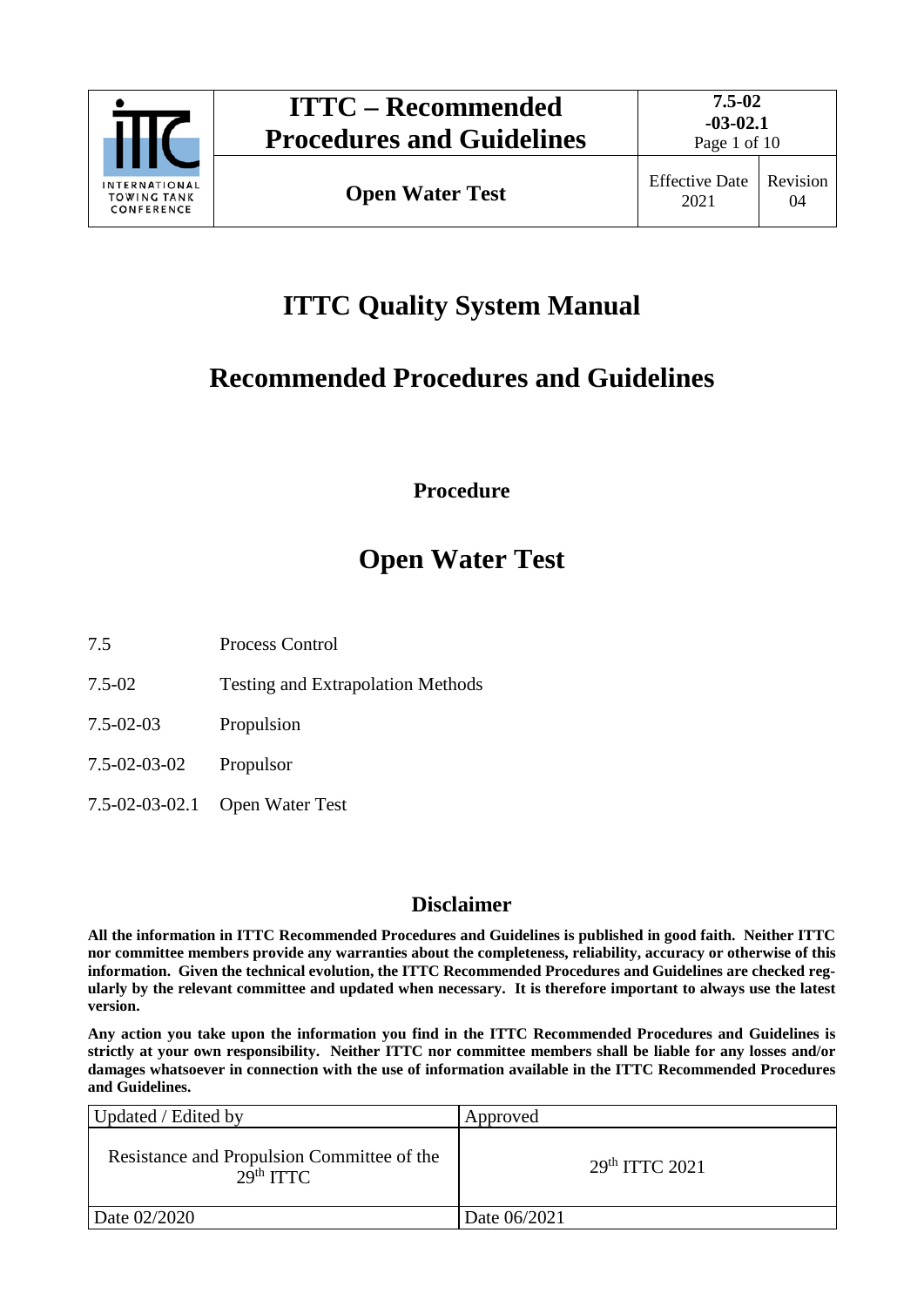

# **ITTC – Recommended Procedures and Guidelines**

## **Table of Contents**

| 1.           |           | <b>PURPOSE OF PROCEDURE3</b>      |
|--------------|-----------|-----------------------------------|
| $\mathbf{2}$ |           |                                   |
| 2.1          |           | Data Reduction Equations3         |
| 2.2          |           | Definition of Variables 3         |
| 3.           |           |                                   |
| <b>3.1</b>   |           | Model and Installation 4          |
|              | 3.1.1     |                                   |
|              | 3.1.2     |                                   |
|              |           | 3.1.2.1 Conventional Propellers 4 |
|              |           |                                   |
|              | 3.1.2.1.2 |                                   |
|              |           |                                   |
|              |           |                                   |
| $3.3 -$      |           |                                   |
|              | 3.3.1     |                                   |
|              | 3.3.2     |                                   |
|              | 3.3.3     |                                   |
|              | 3.3.4     |                                   |

|     | 3.3.6 |                                                |  |
|-----|-------|------------------------------------------------|--|
|     |       |                                                |  |
|     | 3.4.1 |                                                |  |
|     | 3.4.2 | Propeller dynamometer:  8                      |  |
|     |       |                                                |  |
|     |       |                                                |  |
|     | 3.4.3 |                                                |  |
|     | 3.4.4 |                                                |  |
|     |       |                                                |  |
|     |       | <b>3.5 Test Procedure and Data Acquisition</b> |  |
|     |       |                                                |  |
| 3.6 |       | Data Reduction and Analysis 9                  |  |
| 3.7 |       |                                                |  |
| 4.  |       |                                                |  |
| 4.1 |       |                                                |  |
|     |       | Uncertainty Analysis 10                        |  |
| 4.2 |       |                                                |  |
|     |       |                                                |  |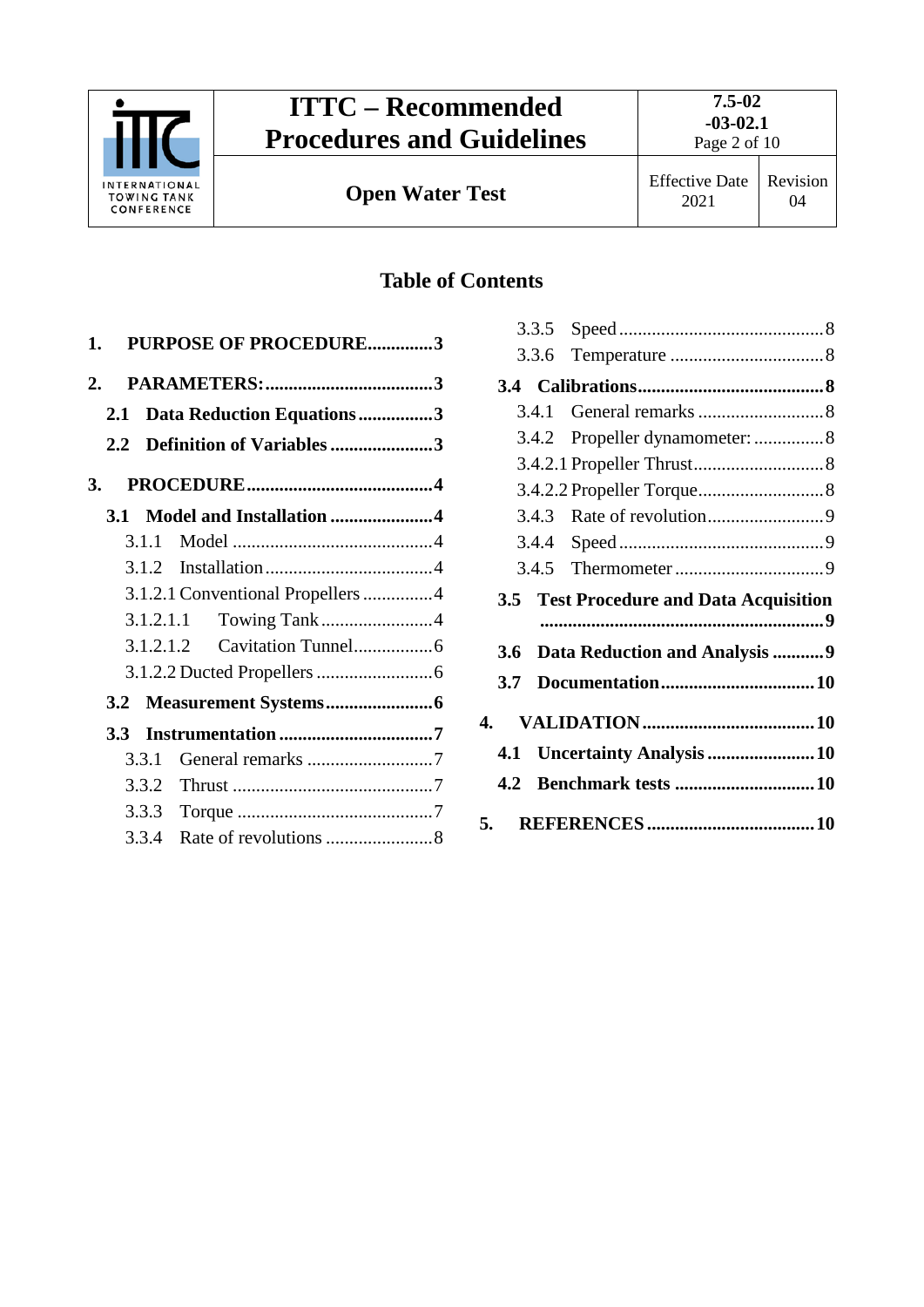

**Open Water Test** Effective Date

### **Open Water Tests**

#### <span id="page-2-0"></span>**1. PURPOSE OF PROCEDURE**

The purpose of the procedure is to ensure consistency of methodology and acquisition of correct results from Propeller Open Water Tests.

The propeller open water characteristics are used in the analysis of the Propulsion Tests and the estimation of the required power. The procedure addresses model scale only and does not consider extrapolation and full scale prediction.

The procedure is generally applicable for open water tests performed with conventional propellers, ducted propellers and tip-plate propellers. For podded propeller open water test procedure please refer to 7.5-02-03-01.3-Podded Procedure Propulsor Tests and Extrapolation

#### <span id="page-2-2"></span><span id="page-2-1"></span>**2. PARAMETERS:**

#### **2.1 Data Reduction Equations**

Thrust Coefficient

$$
K_T = \frac{T}{\rho n^2 D^4}
$$

Torque Coefficient

$$
K_Q = \frac{Q}{\rho \cdot n^2 D^5}
$$

Ducted Propeller Thrust Coefficient

$$
K_{TP} = \frac{T_P}{\rho \cdot n^2 D^4}
$$

Duct Thrust Coefficient

$$
K_{T\text{D}} = \frac{T_{\text{D}}}{\rho \cdot n^2 D^4}
$$

Total thrust coefficient for a ducted propeller unit

$$
K_{T\mathrm{T}} = K_{T\mathrm{P}} + K_{T\mathrm{D}}
$$

Propeller Efficiency in Open Water

$$
\eta_0 = \frac{JK_T}{2\pi K_Q}
$$

Advance Coefficient

$$
J = \frac{V_A}{nD}
$$

Reynolds Number of propeller based on chord length 0.7 *R*

$$
Re_{0.7} = \frac{c_{0.7}\sqrt{V_A^2 + (0.7\pi n D)^2}}{\nu}
$$

#### <span id="page-2-3"></span>**2.2 Definition of Variables**

- *c*0.7 Chord length at 0.7*R* (m)
- *D* Propeller diameter (m)
- *n* Rate of revolutions of the model propeller (rps)
- *Q* Propeller torque (Nm)
- *R* Propeller radius (m)
- *T* Propeller thrust N)
- $T_D$  Duct (or nozzle) thrust  $(N)$
- *T*<sub>P</sub> Ducted propeller thrust (N)
- $T_{\text{T}}$  Total thrust of a ducted propeller unit (N)
- *V*<sup>A</sup> Speed of advance of the model propeller  $(m/s)$
- $\rho$  Mass density of water (kg/m<sup>3</sup>)
- *v* Kinematic viscosity  $(m^2/s)$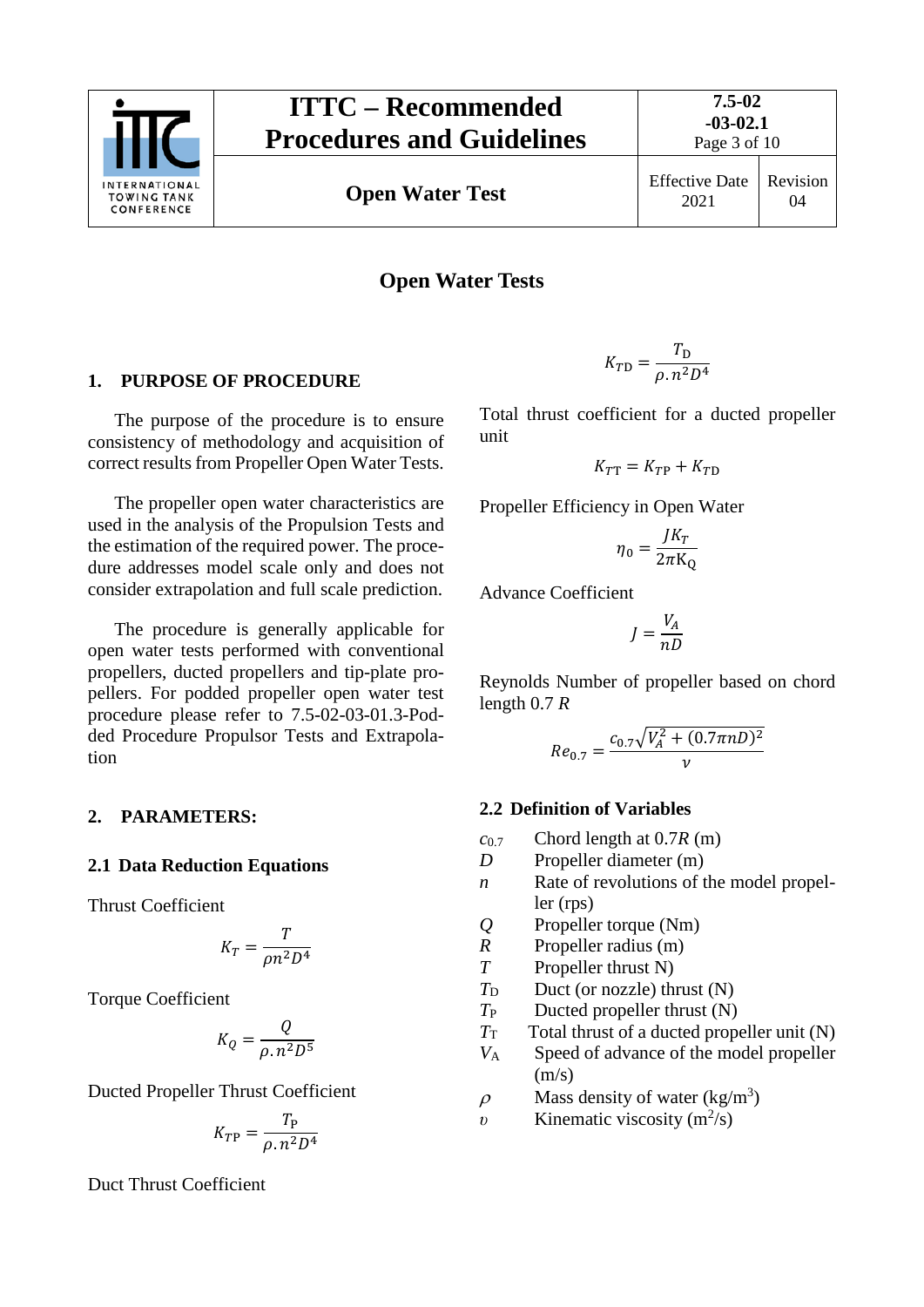

## **ITTC – Recommended Procedures and Guidelines**

**7.5-02 -03-02.1**

Page 4 of 10

04

## <span id="page-3-1"></span><span id="page-3-0"></span>**3. PROCEDURE**

## <span id="page-3-2"></span>**3.1 Model and Installation**

## 3.1.1 Model

The model propeller should be manufactured in accordance with Standard Procedure 7.5-01- 01-01, Ship Models.

The fairings forward and aft of a conventional pushing propeller should be modelled according to Fig.1.

For a pulling propeller, the nose cone should be modelled accordingly.

### <span id="page-3-4"></span><span id="page-3-3"></span>3.1.2 Installation

### 3.1.2.1 Conventional Propellers

### <span id="page-3-5"></span>3.1.2.1.1 Towing Tank

The propeller model is to be mounted on a drive shaft. A streamlined nose cap of sufficient length to ensure that the inflow over the propeller hub is parallel to the shaft should be mounted upstream of the propeller model, Fig.1. In the case of a pulling propeller, the nose cone should be modelled according to the actual propeller geometry. The connection between the cap and the hub should be smooth and without a gap. The size and shape of the nose cap should be recorded. In some cases, the nose length may be less than 1.5 *D* as long as the flow is parallel.



Figure 1 Geometry of Model Fairings

In order to eliminate a pressure build-up at the downstream end of the hub and the fixed shaft housing, the rotating part of the hub should be positioned in such a way to avoid any kind of pressure build-up. The arrangement used should be recorded and included in the test report.

The drive shaft housing should not be too close to the model propeller blades. A distance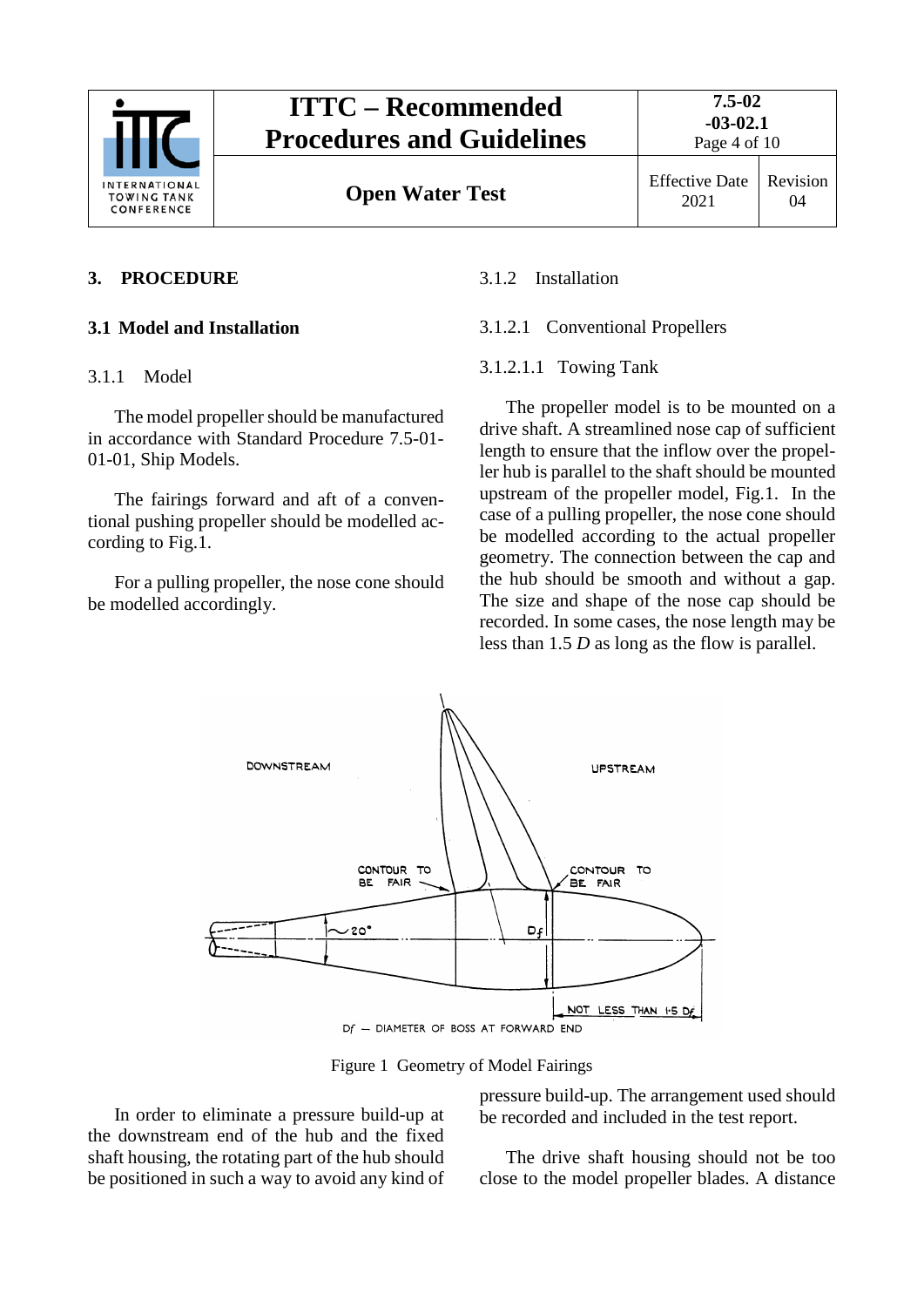| INTERNATIONAL<br><b>TOWING TANK</b><br>CONFERENCE | <b>ITTC – Recommended</b><br><b>Procedures and Guidelines</b> | $7.5 - 02$<br>$-03-02.1$<br>Page 5 of 10 |                |
|---------------------------------------------------|---------------------------------------------------------------|------------------------------------------|----------------|
|                                                   | <b>Open Water Test</b>                                        | <b>Effective Date</b><br>2021            | Revision<br>04 |

of not less than 1.5 *D* to 2.0 *D* is recommended, where *D* is the propeller diameter. The drive shaft should be arranged parallel to the calm water surface and the carriage rails. A typical set up for a towing tank is shown in Fig. 2.

The propeller immersion has to be selected such that air drawing from the water surface is

avoided at any test condition. As a guideline, an immersion of the propeller shaft of at least 1.5 *D* is recommended, where *D* is the diameter of the propeller. The immersion of the shaft centre line should be recorded and included in the test report.



Figure 2 Typical Set Up for Tests on Conventional Propellers in a Towing Tank



Figure 3 Typical Set Up for Tests on Ducted Propellers in a Towing Tank

When a current meter is used to measure the speed of advance of the propeller model, the immersion of the current meter should correspond to the immersion of the propeller shaft. The distance between the propeller and the current meter should be selected to ensure that the propeller model is not influenced by the current meter. A distance between the current meter and propeller

model of at least 10 *D* is recommended, where *D* is the diameter of the model propeller.

The dimensions of the tank should be large enough to avoid blockage and should be included in the test report.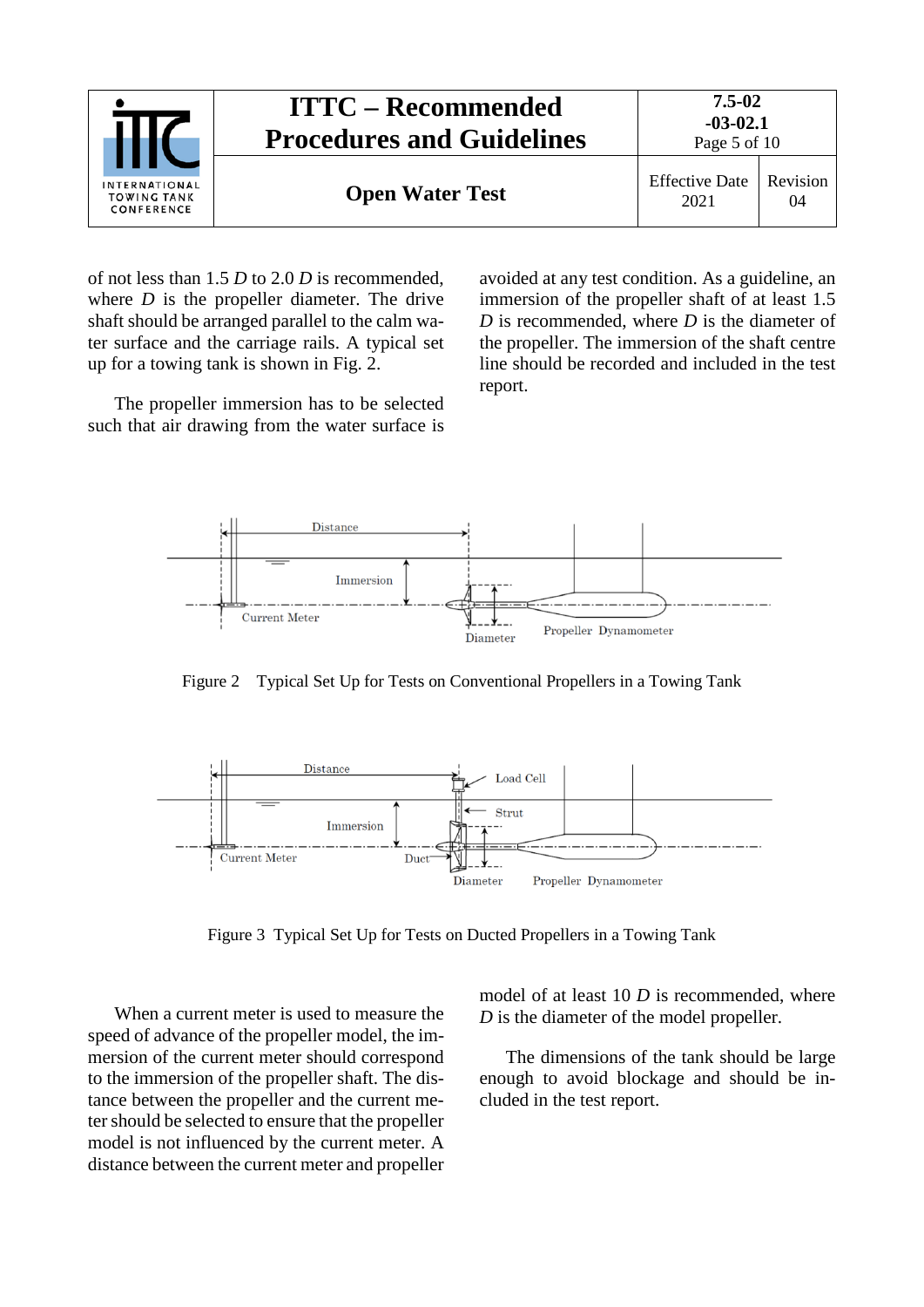

#### <span id="page-5-0"></span>3.1.2.1.2 Cavitation Tunnel

The propeller model is to be mounted on a drive shaft. A streamlined nose cap of sufficient length to ensure that the inflow over the propeller hub is parallel to the shaft should be mounted upstream of the propeller model, Fig.1. The connection between the cap and the hub should be smooth and without a gap. The size and shape of the nose cap should be recorded. In some cases, the nose length may be less than 1.5 D as long as the flow is parallel to the shaft axis. The choice of propeller diameter should be made such that scaling effects are avoided within the blockage constraints of a given cavitation tunnel.

The dimensions of the cavitation tunnel should be included in the test report. For testing in the cavitation tunnel significant cavitation should be avoided and open water tests should be carried out under atmospheric condition.

#### <span id="page-5-1"></span>3.1.2.2 Ducted Propellers

The clearance between the propeller tips and the inner surface of the duct should be kept at the recommended design value. Depending on model scale, this value sometimes cannot be achieved. Then, a maximum of 1.0 mm clearance for a scaled model propeller of about

250mm diameter is considered to be satisfactory. The relative longitudinal position of the propeller and the duct should be adjusted to the design value.

The duct is usually supported by a strut which has a streamlined section shape. Only the force acting on the duct should be measured during the test. A typical set up for a towing tank is shown in Fig.3. The set-up for a cavitation tunnel is similar to that for a towing tank.

The duct thrust is usually measured by a load cell with a shielded strut, or a strain gauge positioned between the duct and the strut. Another method is to measure the drag force acting on the strut separately as a function of advance velocity.

#### <span id="page-5-2"></span>**3.2 Measurement Systems**

Fig 4. shows the scheme of a typical measuring system

The following quantities are measured:

Model speed Propeller thrust Propeller torque Propeller rate of revolution Duct thrust (if fitted) Water temperature (for calculation of viscosity)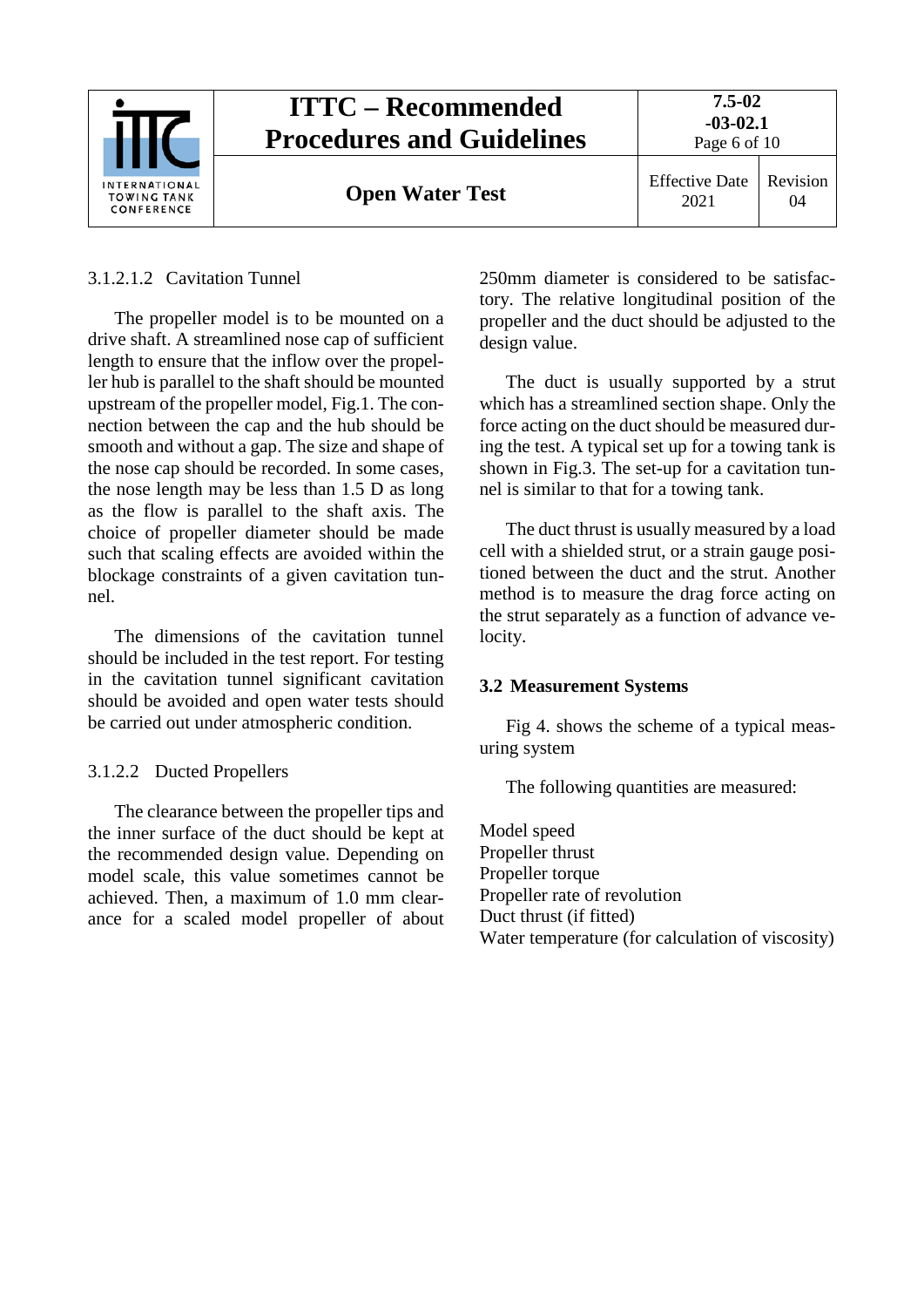



Figure 4 Typical Measurement System

#### <span id="page-6-1"></span><span id="page-6-0"></span>**3.3 Instrumentation**

#### 3.3.1 General remarks

The performance of a propeller open water test requires the use of a propeller open water dynamometer which enables the measurement of thrust, torque and rate of revolution of the propeller. The quoted bias accuracies are for indicative purposes only. Uncertainty analysis should be used to derive the actual requirements.

#### <span id="page-6-2"></span>3.3.2 Thrust

The propeller thrust is measured using the propeller open water dynamometer. In the case when the propeller is working in a nozzle, the

additional thrust or the resistance of the nozzle has to be considered.

The thrust dynamometer should measure the thrust to within 0.2% of the maximum capacity of the dynamometer. This does not necessarily imply that the thrust itself is measured to within the same tolerance of its true value.

#### <span id="page-6-3"></span>3.3.3 Torque

The propeller torque is measured using the propeller open water dynamometer. In the torque measurement, it is essential to keep the shaft friction losses as low as possible.

The torque dynamometer should measure the torque to within 0.2% of the maximum ca-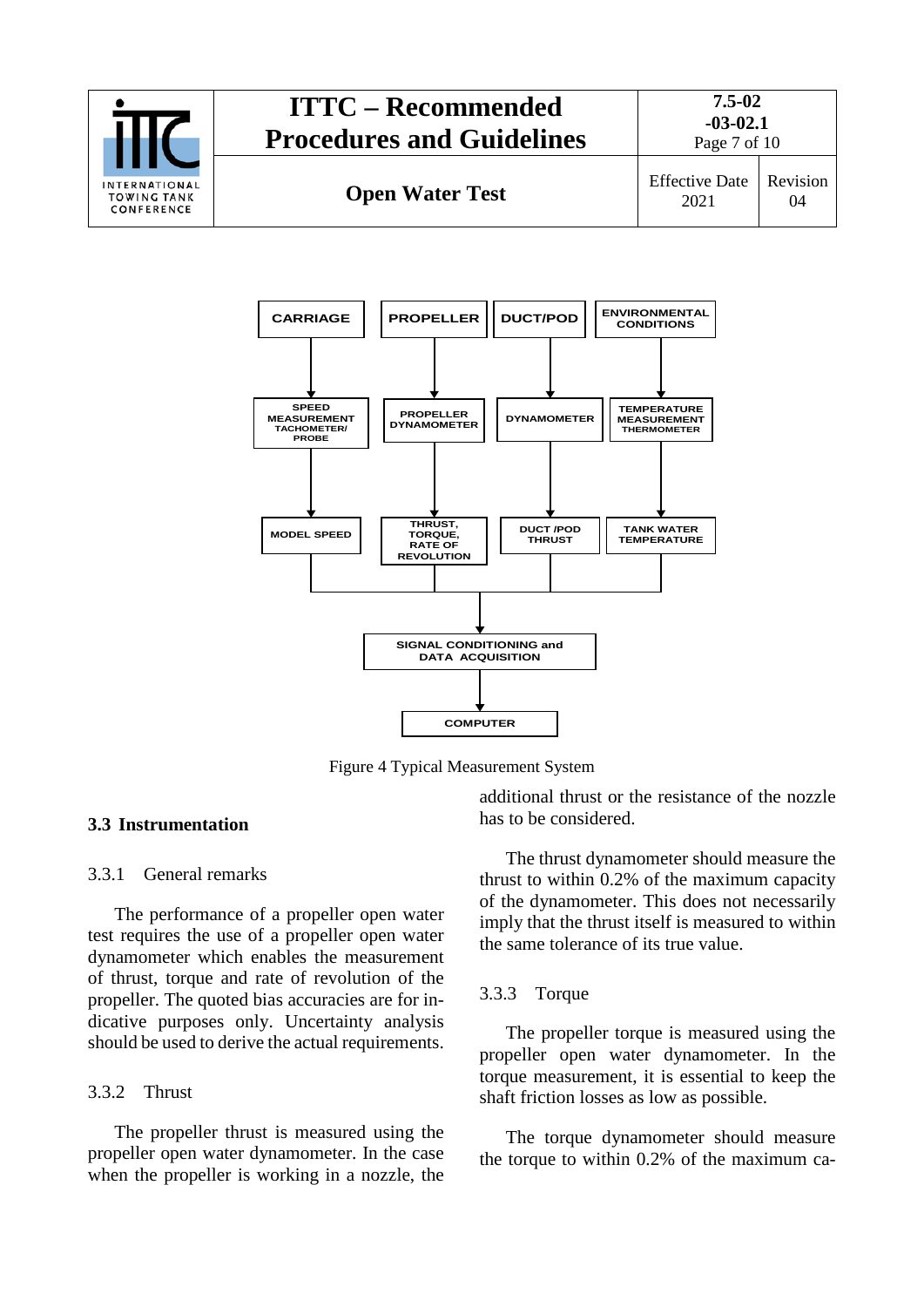

pacity of the dynamometer. This does not necessarily imply that the torque itself is measured to within the same tolerance of its true value.

#### <span id="page-7-0"></span>3.3.4 Rate of revolutions

The rate of revolutions of the propeller should be constant throughout the test run. Steadiness of the rate of revolution is essential in achieving reliable results.

The measurement instrumentation should measure the rate of revolutions to within 0.2% of the maximum rate of revolutions. This does not necessarily imply that the rate of revolutions itself is measured to within the same tolerance of its true value.

#### <span id="page-7-1"></span>3.3.5 Speed

The speed of the propeller model should be measured to within 0.1% of the maximum carriage speed or within 3 mm/sec, whichever is the larger for towing tanks. In cavitation tunnels the speed should be measured within 1% of the maximum tunnel axial speed.

#### <span id="page-7-2"></span>3.3.6 Temperature

The water temperature should be measured at the propeller shaft level using a thermometer.

#### <span id="page-7-4"></span><span id="page-7-3"></span>**3.4 Calibrations**

#### 3.4.1 General remarks

All devices used for data acquisition should be calibrated regularly. For calibration, the measured quantities should be either substituted by calibrated weights and pulses or checked by other measuring devices which have already been calibrated. Calibration diagrams, where the

measured quantities (output values) are plotted against the calibration units (input units), may be useful to check the calibration itself, as well as the linearity of strain gauge or inductive instruments. Calibration should generally be in accordance with ITTC Recommended Procedure 7.6-01-01.

Calibrations should preferably include as much of the measurement chain as possible (amplifier, filter, A/D converter). If the check indicates that the required accuracies cannot be met, the calibration should be renewed or the instrument replaced and the check repeated. Daily checking of a pulse counter for speed measurements is usually not required. Instead, the check on this device is covered by calibrations carried out at regular intervals.

#### <span id="page-7-6"></span><span id="page-7-5"></span>3.4.2 Propeller dynamometer:

#### 3.4.2.1 Propeller Thrust

The calibration of the propeller open water dynamometer in respect of the propeller thrust should be carried out statically and, if possible, dynamically with calibrated weights. The dynamic calibration should be carried out at various rates of revolution.

#### <span id="page-7-7"></span>3.4.2.2 Propeller Torque

The calibration of the propeller open water dynamometer in respect of the propeller torque should be carried out statically and, if possible, dynamically. For the static calibration, calibrated weights are applied to a lever of known length to simulate a moment on the dynamometer shaft. The dynamic calibration should be carried out, for example, by use of an eddy current brake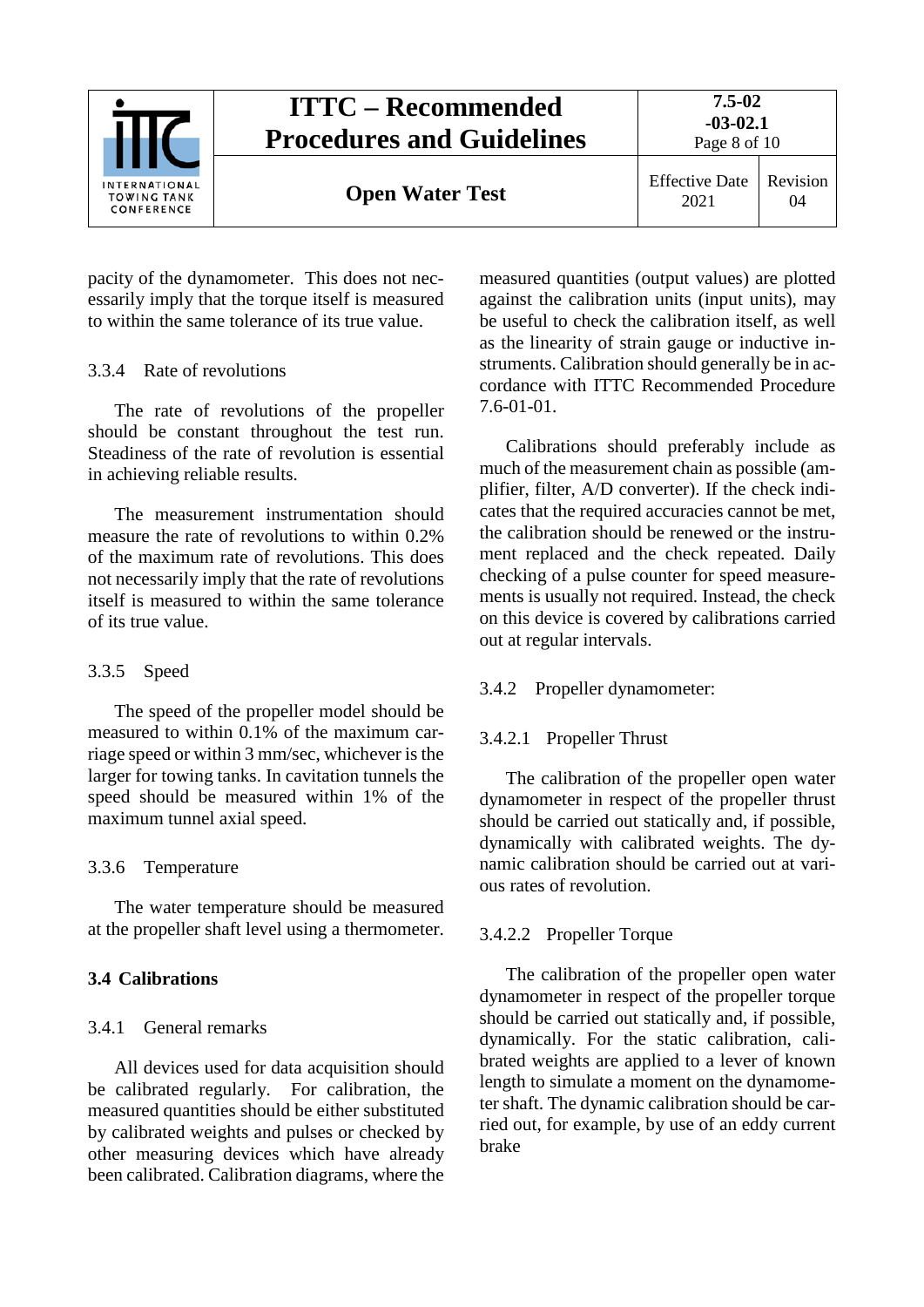

#### <span id="page-8-0"></span>3.4.3 Rate of revolution

The calibration of the respective devices should be carried out by use of precise motor speed transmitters.

#### <span id="page-8-1"></span>3.4.4 Speed

The calibration of the carriage speed or tunnel axial speed will depend mainly on how the speed is measured in each facility. The speed should be checked regularly and respective records should be stored.

#### <span id="page-8-2"></span>3.4.5 Thermometer

Thermometers should be calibrated according to common standards and/or following the advice of the manufacturer, andshould have an accuracy of not less than 0.1° C.

#### <span id="page-8-3"></span>**3.5 Test Procedure and Data Acquisition**

Prior to the tests, runs should be made to measure the influence of the streamlined nose cap. These measurements should be carried out with a propeller hub without blades, having the same shape as the real propeller hub. This hub should have the same weight as the propeller. Before and after each test series, the zero reference values of thrust and torque are determined. Zeros should be checked between runs to ensure no drift has occurred. The range of measurements should cover that of the open water tests in terms of rotational speed and speed of advance. The way these measurements are carried out, and the results, should be recorded.

In the case of pulling propellers (where the propeller is ahead of a bossing) the influence of the propeller cap on the thrust and torque of the propeller is not relevant, as the propeller is

tested in the same configuration as that used behind the ship.

During each open water test run, the values of thrust, torque, rate of revolution and speed of advance are recorded simultaneously. When the propeller works in a nozzle, or is designed to be used on pods or conventional Z-drives, the forces of such devices in the direction of the propeller shaft should also be measured.

The range of advance coefficients should cover the range from  $J = 0$  until  $K_T < 0$ , in order to determine accurately the point at which  $K_T =$ 0.

There should be sufficient waiting time between consecutive runs in order to achieve similar conditions and to obtain consistent results. This waiting time will depend on the size and type of model, model speed and test facility. The waiting times should be recorded.

The propeller open water tests should be conducted at least at two Reynolds Numbers; one should be at the Reynolds Number used for the evaluation of the propulsion test, which should be not lower than  $2.10<sup>5</sup>$  and the other should be as high as possible.

#### <span id="page-8-4"></span>**3.6 Data Reduction and Analysis**

The model data derived from the experiment, namely thrust, torque and rate of revolution, should be plotted against the speed of advance. The measured thrust and torque are to be corrected for the effect of the streamlined nose cap, as determined before and/or after the actual open water test. In the case of cavitation tunnel experiments the measured velocity, thrust and torque values are corrected for tunnel wall effects based on the work of Wood and Harris. The respective curves should be faired and the